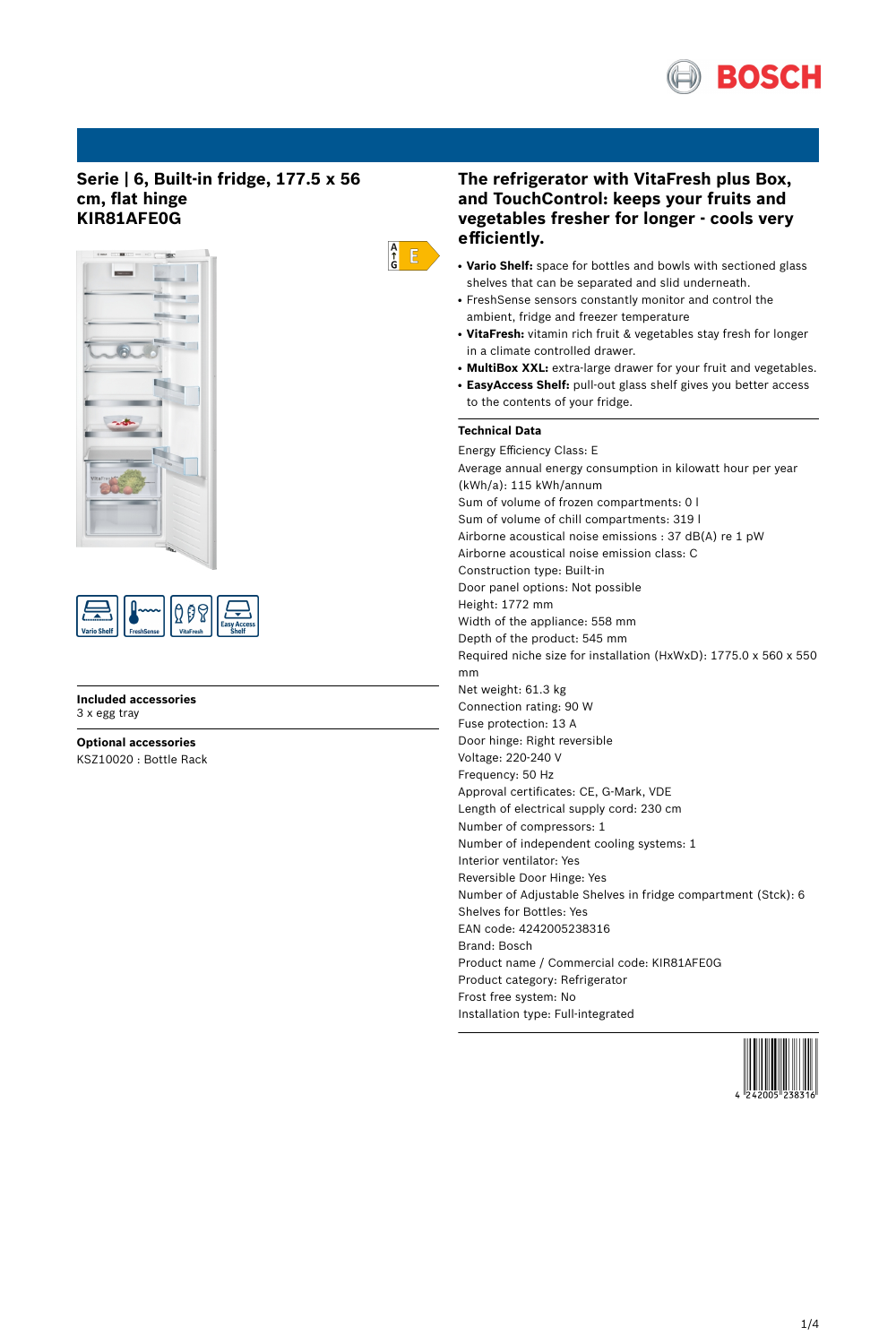

**Serie | 6, Built-in fridge, 177.5 x 56 cm, flat hinge KIR81AFE0G**

**The refrigerator with VitaFresh plus Box, and TouchControl: keeps your fruits and vegetables fresher for longer - cools very efficiently.**

### **Design features**

- Right hinged door, door reversible
- Fixed hinge, softClosing door: No
- Bright interior LED fridge light
- Electronic LED display

## **Freshness System**

- FreshSense - Constant temperature control by intelligent sensor technology

#### **Key features - Fridge section**

- VitaFresh Plus container on telescopic rails with humidity control for prolonged food storage, 1 MultiBox drawer on telescopic rails - Transparent drawer with a corrugated bottom, ideal for storing fruits and vegetables.
- <sup>7</sup> safety glass shelves (6 height adjustable)
- <sup>6</sup> door trays, including 1x dairy compartment
- Metal bottle rack

## **Functions**

- Super Cooling: automatic deactivation
- Optical and acoustical door open warning

## **Dimension and installation**

- Easy Installation
- Connection value <sup>90</sup> <sup>W</sup>
- Dimensions: 177.2 cm H x 55.8 cm W x 54.5 cm D
- Niche Dimensions: 177.5 cm <sup>H</sup> <sup>x</sup> <sup>56</sup> cm <sup>W</sup> <sup>x</sup> <sup>55</sup> cm <sup>D</sup>
- 220 240 V
- Based on the results of the standard 24-hour test. Actual consumption depends on usage/position of the appliance.

#### **Performance and Consumption**

- EU19\_EEK\_D: E
- Total Volume : <sup>319</sup> <sup>l</sup>
- Net Fridge Volume : <sup>319</sup> <sup>l</sup>
- Annual Energy Consumption: <sup>115</sup> kWh/a
- Climate Class: SN-ST
- Noise Level : <sup>37</sup> dB , EU19\_Noise emission class\_D: <sup>C</sup>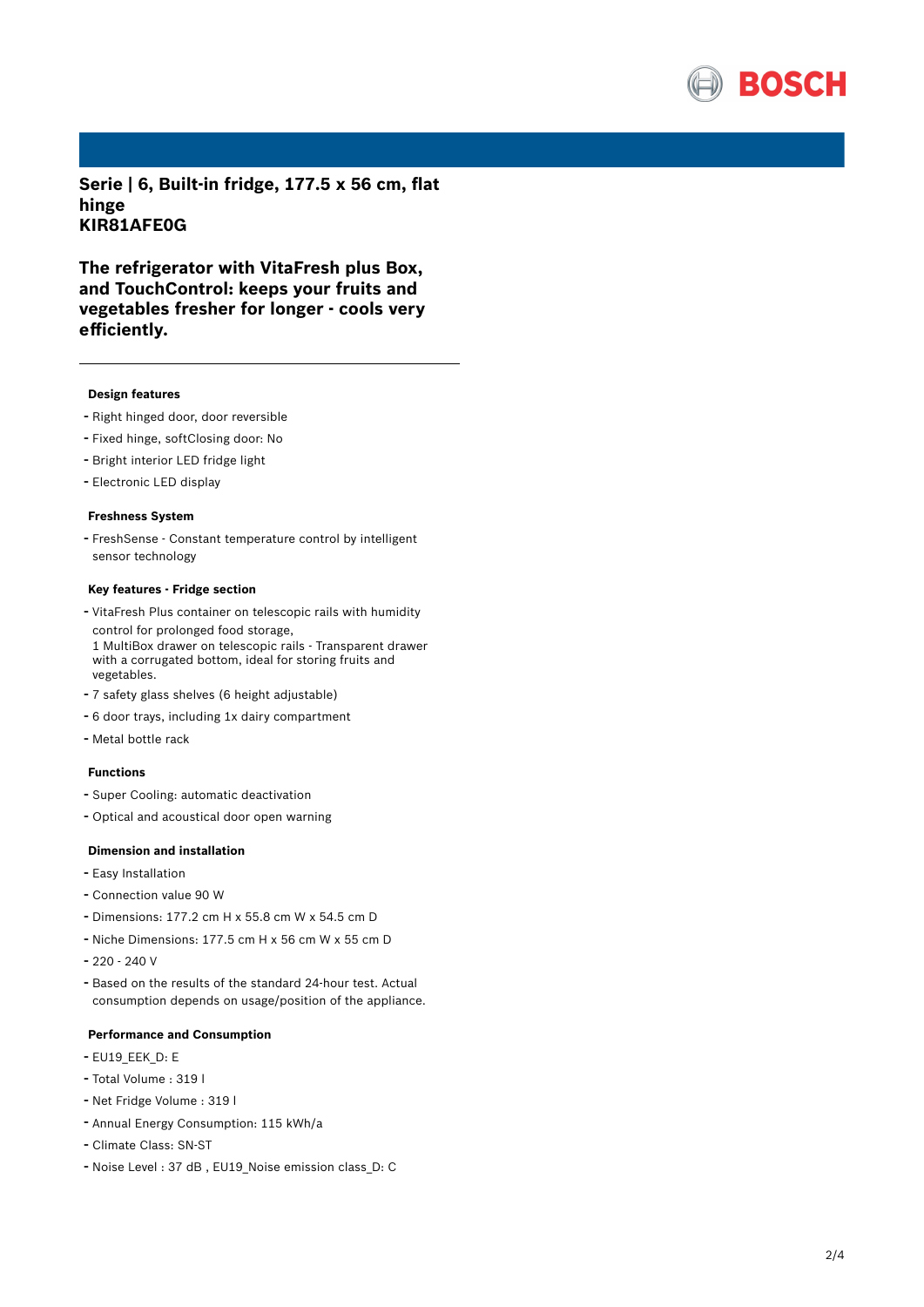

**Serie | 6, Built-in fridge, 177.5 x 56 cm, flat hinge KIR81AFE0G**





min. 40 B. Front panel overhang  $1772$  A+B (max.) Lower edge of<br>front panel  $\overline{A}$ 

measurements in mm

Maximal permissible weight of the unit fronts



Fitted kitchen unit doors that exceed the permissible<br>weight may cause damage and result in functional<br>impairment of the hinges.

| T: Includes height<br>of appliance door<br>Hinges in mm: | lundamped<br>hinge,<br>Door in kg: | damped<br>hinge,<br>Door in kg: |
|----------------------------------------------------------|------------------------------------|---------------------------------|
| 1500-1750                                                | 22                                 | 22                              |



measurements in mm Recommended gap dimensions for flat hinges



The gap dimensions recommended in the table must be adhered to in order the ensure that appliance doors do not<br>collide with anything when they are opened,<br>and to avoid causing damage to kitchen units.